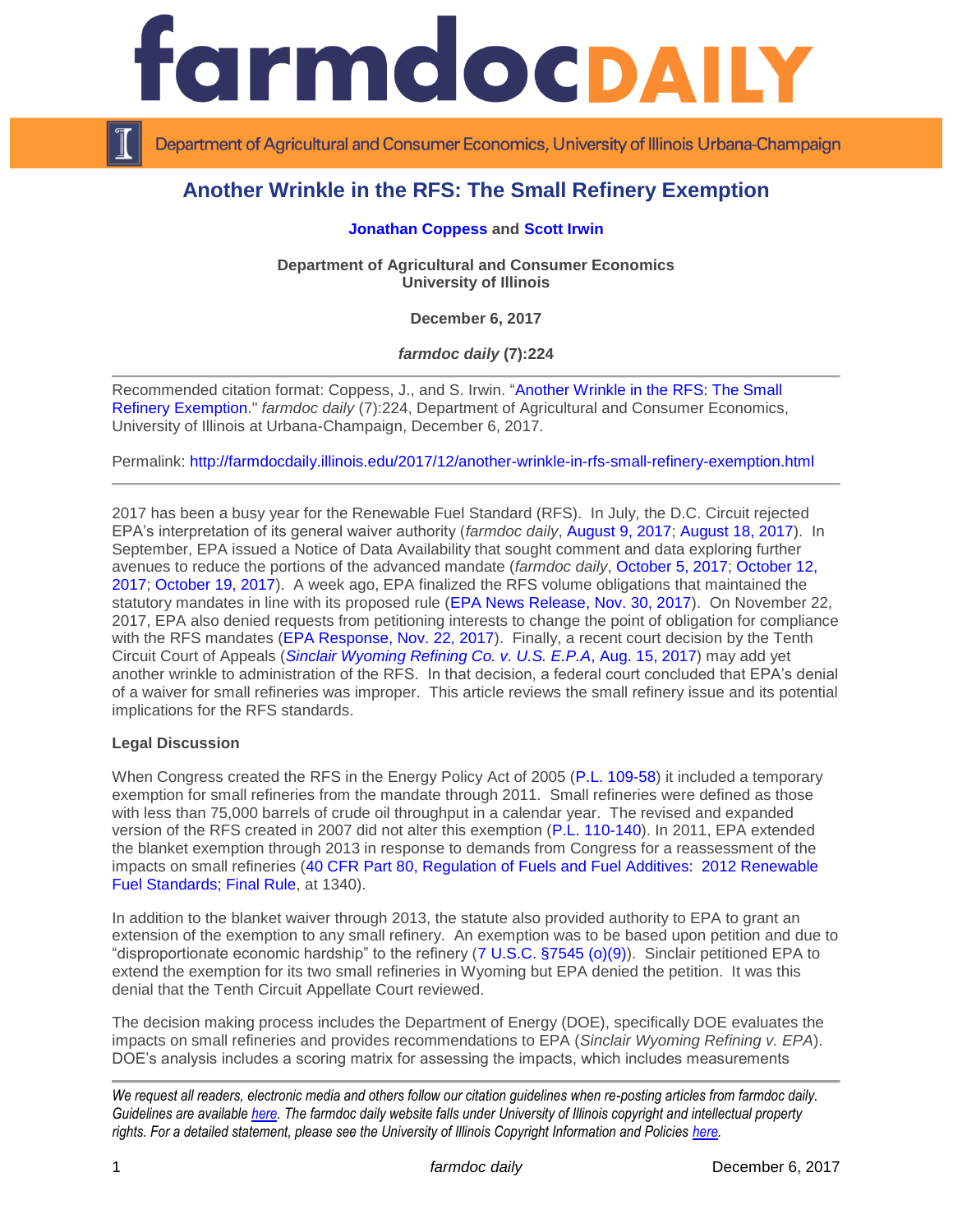related to the viability of the refinery under the RFS mandates. EPA focused its conclusion for denying the petitions on the viability aspect of the DOE assessment. EPA rejected DOE's recommendations and concluded that Sinclair did not meet the "disproportionate economic hardship" requirement. EPA's decision rested on a conclusion that it was necessary for a small refinery to demonstrate that complying with the RFS threatened the long-term viability of the refinery. In other words, to grant an extension a refinery would have to prove to EPA that the RFS mandate threatened its long-term survival.

The court concluded that EPA improperly interpreted the requirement. The court concluded that EPA's view was too narrow an interpretation of the statute and that it created too high of a hurdle. The court held that making viability of the refinery a necessary component for exemption went beyond the statute's requirement of disproportionate economic hardship (*Sinclair Wyoming Refining v. EPA*).

On its own, the Tenth Circuit decision appears minor. It requires EPA to make use of a more reasonable standard for extending exemptions for small refineries from the RFS mandate. The bigger question may be the extent to which EPA can make use of the authority and court decision.

In the 2010 regulation implementing the RFS renewable volume obligations (RVO) for the 2011 calendar year, EPA provided the formula for calculating the yearly volume requirements [\(40 CFR, Regulation of](https://www.gpo.gov/fdsys/pkg/FR-2010-12-09/pdf/2010-30296.pdf)  [Fuels and Fuel Additives: 2011 Renewable Fuel Standards; Final Rule](https://www.gpo.gov/fdsys/pkg/FR-2010-12-09/pdf/2010-30296.pdf) (Dec. 9, 2010)). The RVO calculation includes an estimation of the amount to be produced by small, exempted refineries. Thus, known or expected exemptions are to be taken into account in setting the obligations and would effectively shift some of the obligation to larger refineries.

EPA explained, however, that if any small refineries are granted an extension after the annual rulemaking is finalized, "the parties in question would be exempted but we would not intend to modify the applicable percentage standards" for the remaining non-exempt refineries (Id., at 76804). EPA goes on to add that the RFS is best implemented with a single annual standard and not be revised periodically based upon waivers. More to the point, in its discussion of small refineries, EPA writes that it does "not intend to revise the 2011 standards applicable to other obligated parties to require that they make up for volumes that will not be attained by the exempt refineries" (Id., at 76805).

In the 2017 RVO final rule, EPA noted that it had not approved any exemptions for 2017 and had calculated the volumes without any adjustments for exempted volumes [\(40 CFR, part 80, Renewable](https://www.gpo.gov/fdsys/pkg/FR-2016-12-12/pdf/2016-28879.pdf)  [Fuel Standard Program: Standards for 2017 and Biomass-Based Diesel Volume for 2018](https://www.gpo.gov/fdsys/pkg/FR-2016-12-12/pdf/2016-28879.pdf) (Dec. 12, 2016)). EPA added that if it approves any exemptions after the final rule, those amounts "will not be reflected in the percentage standards that apply to all gasoline or diesel produced or imported in 2017" (Id., at 89800). EPA noted that this adheres to the 2011 final rule that it will not revise the requirements for non-exempt obligated parties.

Combined with its treatment of exemption extensions after the final rule, the Tenth Circuit decision may provide a backdoor method by which EPA could reduce the mandate without using waiver authority. Given EPA's persistent efforts to expand its waiver authority, this possibility may be more than mere speculation. Now that the final obligations have been established, if EPA grants exemption extensions to small refineries the obligations for those small refineries would effectively disappear from the RFS mandate. Depending on how EPA uses its authority, exempting small refineries could have large implications for the RFS and RINs markets. These implications are discussed in further detail below.

## **Analysis of Expanded Exemptions**

The impact of expanding the number of small refinery exemptions for the RFS depends on the number and capacity of small refineries. The U.S. Energy Information Administration (EIA) conducts an annual survey of U.S. refineries and publishes the results in the [Annual Refinery Report.](https://www.eia.gov/petroleum/refinerycapacity/) Figure 1 presents the capacity of all U.S. crude oil refineries operating on January 1, 2017, ranked from smallest to largest in terms of capacity (thousands of barrels per day). According to this survey, there is a total of 133 operating refineries in the U.S. with an aggregate capacity of 18.314 million barrels per day. Of the 133 refineries, 54 have a capacity less than the 75,000 barrel per day threshold defined by the RFS as a small refinery. The total capacity of the 54 "small" refineries is 1.81 million barrels per day, or 9.9 percent of capacity for all operating refineries. For perspective, a 75,000 barrel per day refinery has an annual capacity of 1.15 billion gallons and the annual capacity of all small refineries is 27.756 billion gallons.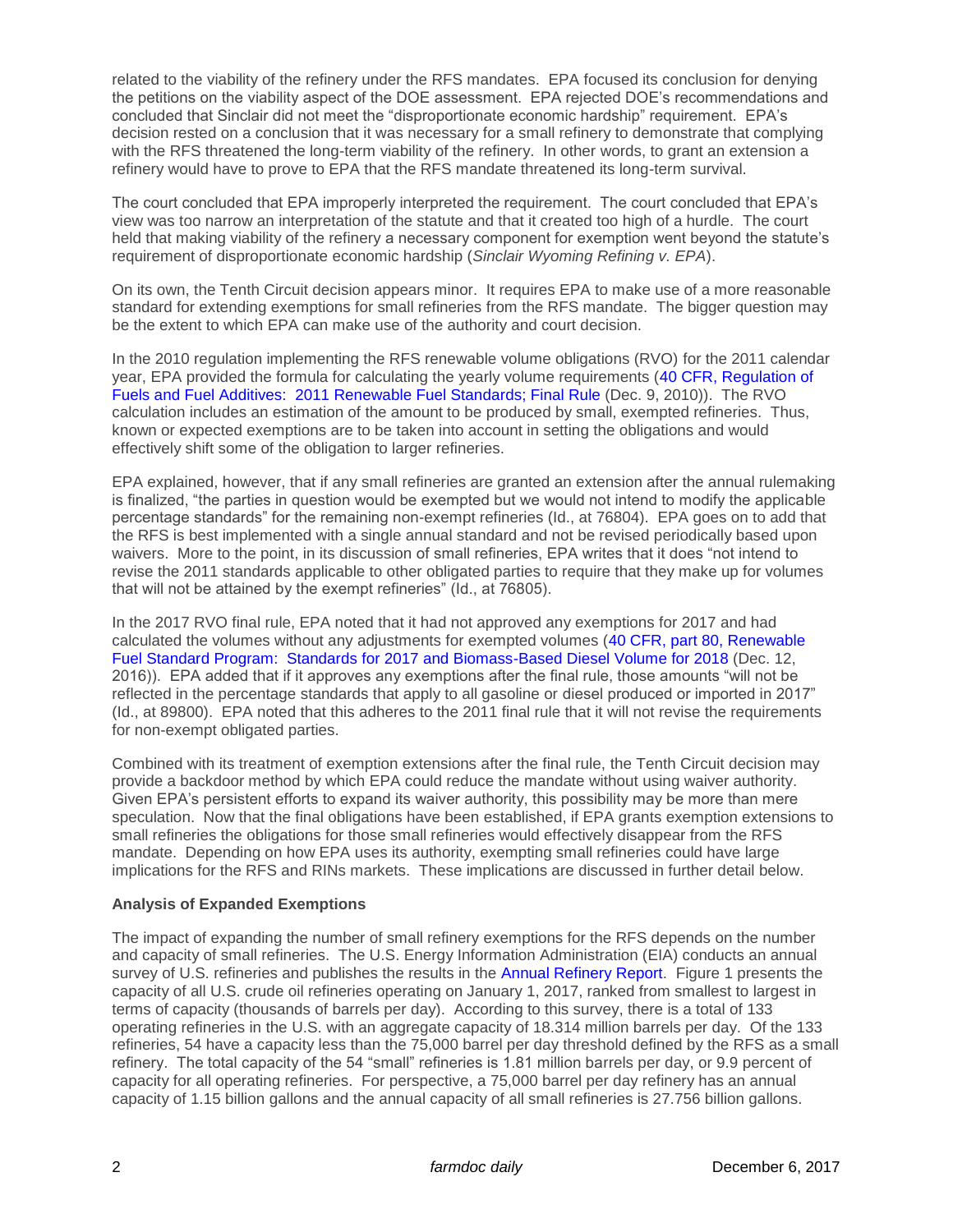

Now consider a scenario where the EPA issues a blanket exemption for all small refineries in 2018. If capacity tracks gasoline and diesel consumption, the blanket exemption would remove from RFS compliance approximately 10 percent of total petroleum gasoline and diesel consumption in 2018. Since the fractional mandates have already been established in the final rulemaking for 2018, applying the previous EPA logic of "not intend[ing] to modify the applicable percentage standards," this would effectively reduce all of the volumetric mandates because the base for applying the fixed percentage standard would be lowered. The precise impact on final obligated volumes is complicated and depends on how the exemptions impact the physical consumption of ethanol and biomass-based diesel. The simplest assumption is no change from EPA projections, which seems reasonable for ethanol but less so for biomass-based diesel, due to the differing market competitiveness of the two biofuels. The net impact for RFS compliance purposes would be a reduction of obligated petroleum gasoline and diesel consumption from the 180.74 billion gallons estimated in the recent final rulemaking for 2018 to 161.64 billion gallons, a drop of 19.6 billion gallons.

Table 1 compares 2018 volume and percentage standards under the final EPA rulemaking and an alternative scenario where a blanket exemption is given to all small refineries. As outlined above, we assume no change in physical market consumption of gasoline, diesel, ethanol, or biomass-based diesel from EPA assumptions for the final rulemaking under the alternative scenario. Changing these assumptions will not alter the basic thrust of the results. The reduction in the volume mandates under the blanket exemption scenario is by construction a bit less than 11 percent. This translates into a 2.09 billion gallon reduction in the total RFS mandate, a 0.47 billion gallon reduction in the advanced mandate, a 1.63 billion gallon reduction in the (implied) conventional ethanol mandate, a 230 million gallon reduction in the biomass-based diesel mandate, and a 31 million gallon reduction in the cellulosic mandate. All of these reductions are non-trivial, particularly when considered in light of recent controversies about reducing the mandate levels by smaller amounts.

3 *farmdoc daily* December 6, 2017 All of the mandate reductions under the blanket exemption scenario would be negative for RINs prices, but the 1.63 billion gallon reduction in the conventional ethanol mandate, from 15.0 to 13.37 billion gallons, would be especially consequential. As several previous *farmdoc daily* articles (e.g., [December 4,](http://farmdocdaily.illinois.edu/2015/12/rins-gone-wild-round-2.html)  [2015\)](http://farmdocdaily.illinois.edu/2015/12/rins-gone-wild-round-2.html) have highlighted, when the conventional ethanol mandate is below the E10 blend wall, D6 ethanol RINs tend to trade for only a few cents because the blending margin on ethanol generally is positive. However, when the conventional ethanol mandate is above the E10 blend wall the valuation of D6 ethanol RINs changes completely. The reason is that the gap between the blend wall and the mandate has to filled by a higher-ordered non-ethanol biofuel, and to date, that has been almost exclusively biomass-based diesel. This implies biomass-based diesel is the "marginal" gallon for filling the conventional mandate, and consequently, D6 ethanol RINs are of equivalent value to D4 biomass-based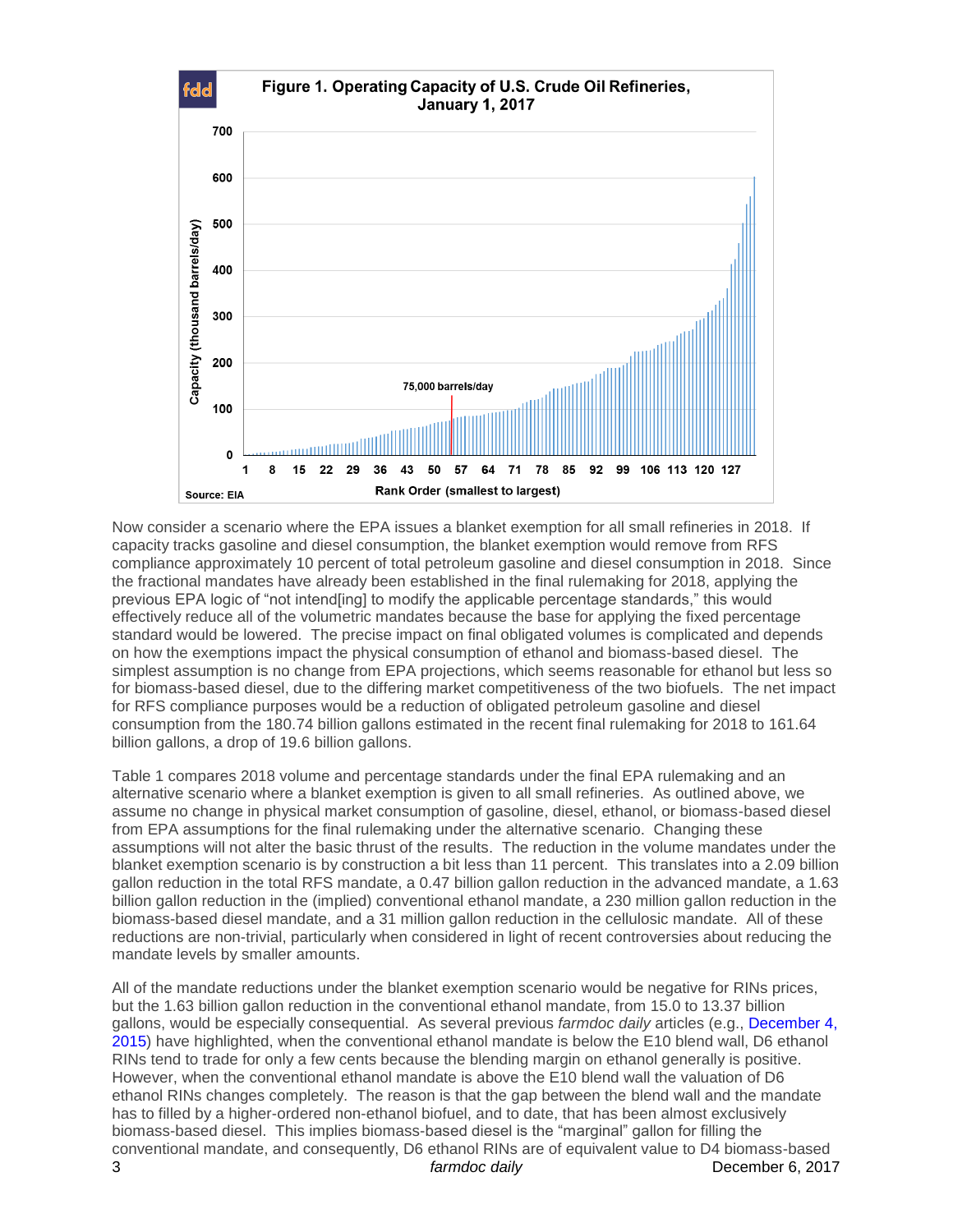diesel RINs. Essentially, this is what happened in early 2013 when D6 ethanol RINs prices exploded from a few cents to almost \$1.50 per gallon.

|                      | Final EPA Rulemaking |            | <b>Blanket Small Refinery Exemption</b> |            | <b>Volume</b> |
|----------------------|----------------------|------------|-----------------------------------------|------------|---------------|
|                      | <b>Volume</b>        | Percentage | <b>Volume</b>                           | Percentage | Change        |
| Total                | 19.29                | 10.67      | 17.20                                   | 10.67      | $-2.09$       |
| Advanced             | 4.29                 | 2.37       | 3.82                                    | 2.37       | $-0.47$       |
| Conventional Ethanol | 15.00                | 8.30       | 13.37                                   | 8.30       | $-1.63$       |
| Biomass-Based Diesel | 2.10                 | 1.74       | 1.87                                    | 1.74       | $-0.23$       |
| Cellulosic           | 0.288                | 0.159      | 0.257                                   | 0.159      | -0.031        |

Returning to Table 1, a blanket exemption would reverse the pattern in recent years of the conventional mandate exceeding the E10 blend wall. There is always some uncertainty in estimating the E10 blend wall but a reasonable estimate for 2018 is 14.3 billion gallons. Under a blanket exemption, the conventional ethanol mandate would be almost a billion gallons below this estimate of the blend wall. Since ethanol blending margins are currently positive the implication is that D6 ethanol RINs would return to pre-2013 levels of only a few cents, a huge change from recent levels in the \$0.80 - \$0.90 range. It is also interesting to consider that it would not take a full blanket exemption to push the conventional ethanol mandate below 14.3 billion gallons. A total of only 8.5 billion gallons of small refinery exemptions would drop the conventional mandate to 14.3 billion gallons for 2018. Exempting the 33 smallest refineries would be sufficient to exclude the 8.5 billion gallons in 2018. Finally, please note that the actual RINs market reaction to a blanket small refinery exemption could be smaller than projected here due to uncertainty about how these exemptions would affect the calculation of future RFS obligations for nonexempted refineries.

#### **Implications**

A seemingly obscure provision of the RFS that allows the EPA to exempt small refineries in the U.S. from RFS compliance could have surprisingly large impacts on mandate levels and RINs prices in 2018. Small refineries are defined by the RFS as those with a daily processing capacity of 75,000 barrels or smaller. A blanket exemption of all small refineries would remove about 10 percent of total refining capacity from RFS obligations. The EPA has previously signaled that it would not adjust the percentage standards for any exemptions issued after a final annual rulemaking. Since the 2018 percentage standards have been finalized, this could effectively provide a backdoor procedure for reducing all of the 2018 RFS volume mandates without waiving the requirements. The reduction in the conventional ethanol mandate could be large enough to push the mandate below the E10 blend wall, which could potentially drive D6 ethanol RINs prices back down to the pre-2013 level of just a few cents per gallon. Whether the EPA will take this backdoor remains to be seen, but it is also likely a move that it could make only once. Given how strictly courts have viewed EPA's authority under the RFS, it is difficult to conclude that the EPA could use this method repeatedly to lower the mandates. A blanket small refinery exemption in 2018 would likely be a one-time move that the computation of future standards would have to take into account. After 2018, we expect that the mandate obligations of exempted small refineries would be shifted to nonexempted refineries.

## **References**

Coppess, J. ["Three Little Words All Over Again: EPA Revisits Inadequate Domestic Supply.](http://farmdocdaily.illinois.edu/2017/10/three-little-words-all-over-again-epa-revisits.html)" *farmdoc daily* (7):182, Department of Agricultural and Consumer Economics, University of Illinois at Urbana-Champaign, October 5, 2017.